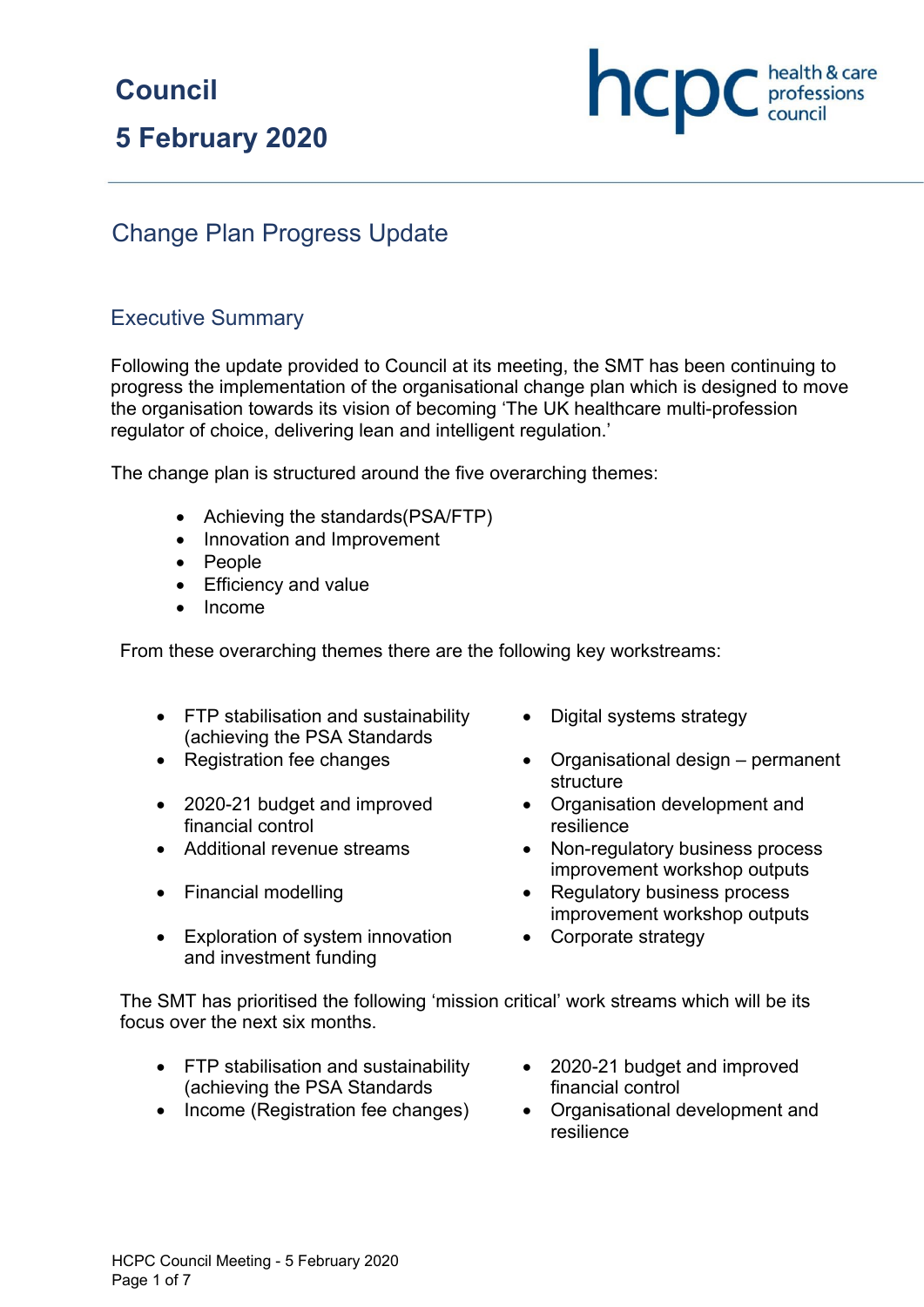- 
- PSA Delivery of the Registration Transformation and Improvement Project

Each priority area has an SMT lead. Progress against key deliverables within each priority area is reported and monitored on at SMT on a weekly basis using a RAG visual report. The priority work streams will be regularly reviewed by SMT.

Activity in the other work streams will continue, with appropriate PMO support, but this will not be the focus of regular SMT reporting.

The attached report provides an update against the six priority areas highlighted above. It is proposed that future update reports to Council will focus on the progress against the six priority areas.

| <b>Previous</b><br>consideration                        | The interim turnaround planning document was considered by<br>Council in private session on 25 September 2019. A progress<br>update was provided to Council on 4 December 2020.                                                                                                                                                                                    |
|---------------------------------------------------------|--------------------------------------------------------------------------------------------------------------------------------------------------------------------------------------------------------------------------------------------------------------------------------------------------------------------------------------------------------------------|
| <b>Decision</b>                                         | The Council is invited to discuss the progress update report.                                                                                                                                                                                                                                                                                                      |
| <b>Next steps</b>                                       | The Executive will continue to deliver the change plan, and report<br>progress on a regular basis as agreed.                                                                                                                                                                                                                                                       |
| Strategic priority                                      | The change plan in intended to accelerate progress against all of<br>the Strategic Priorities.                                                                                                                                                                                                                                                                     |
| <b>Risk</b>                                             | The management and reporting of risk was considered by the Audit<br>Committee at its meeting on 5 November 2019. The committee<br>advised at a specific change project risk register was not needed<br>but that Council should be provided with a clear dashboard<br>reporting of the progress of the Change Plan as well as the risks<br>posed by or to the plan. |
| <b>Financial and</b><br>resource<br><i>implications</i> | The change costs have been reflected in the 6+6 budget.                                                                                                                                                                                                                                                                                                            |
| <b>Author</b>                                           | John Barwick, Interim Chief Executive                                                                                                                                                                                                                                                                                                                              |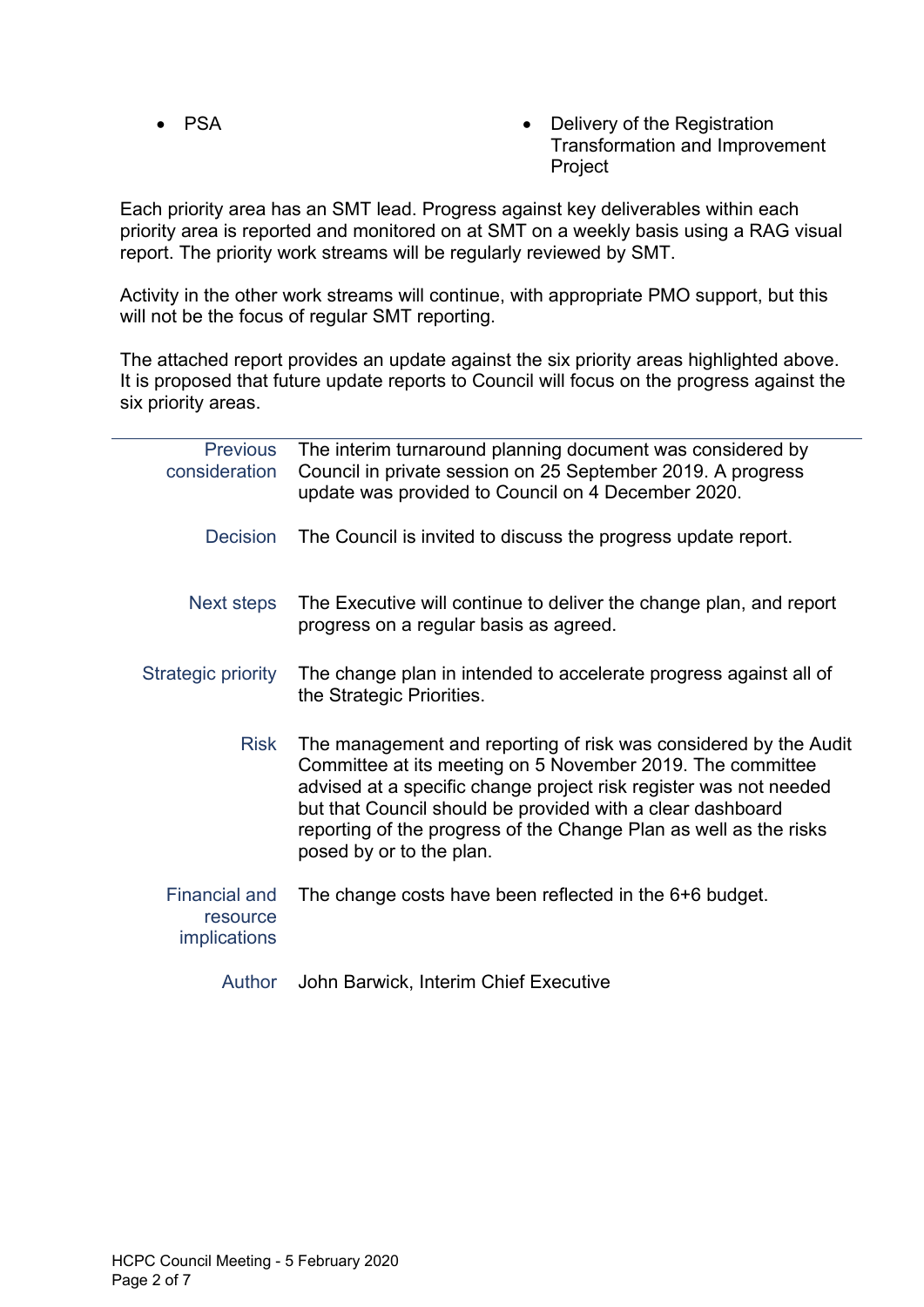## **Change Plan - Progress Update**

### **FTP stability and sustainability project**

- This project is currently in the diagnostic stage which has consisted of data interrogation and extensive engagement with FTP employees through business improvement workshops. The second stage of the project will commence in February and consists of four key elements – flow, quality, organisation design and development and communications and engagement
- A capacity model has been created to accurately predict the resource required sustain case 'flow' through the various FTP process stages. This model will inform the options for legacy case progression acceleration to be presented to Council in March.
- Quality issue root causes will be interrogated with the engagement of employees and stakeholders. Working the Tribunal Advisory Committee, FTP panel members experiences will be canvased to get a clear view of the key pain points for case quality. External stakeholders will also be engaged on this issue, for example union representatives. Process enhancements will result and key quality metrics will be identified for better oversight.
- The first meeting of the Council FTP Task & Finish Group took place on 24 January. This group will act as a reference group to assist in improving the utility of FTP performance reporting to Council. Membership includes the Chair, Council members Maureen Drake and Gavin Scott, as well as the Chair of the Tribunal Advisory Committee, Marcia Saunders.
- An initial FTP key metrics dashboard has been developed and is presented to Council later on the meeting's agenda.
- The organisation design and development strand will focus on ensuring the right resource is deployed in the right area as well as long term sustainability of the resource required to achieve and maintain FTP performance. There will be a strong focus on employee wellbeing and support along with equipping employees with the skills they may need to ensure process enhancements are a success.
- The Communications and Engagement element is required to ensure that all the stakeholders are engaged and their feedback is listened to and evaluated.

#### **PSA**

- An internal PSA working group has been formed to take forward actions through 2020 to improve our performance against the Standards of good regulation. The first workshop was held in January 2020.
- The 2020 performance review is underway. This will include an audit of closed FTP case files.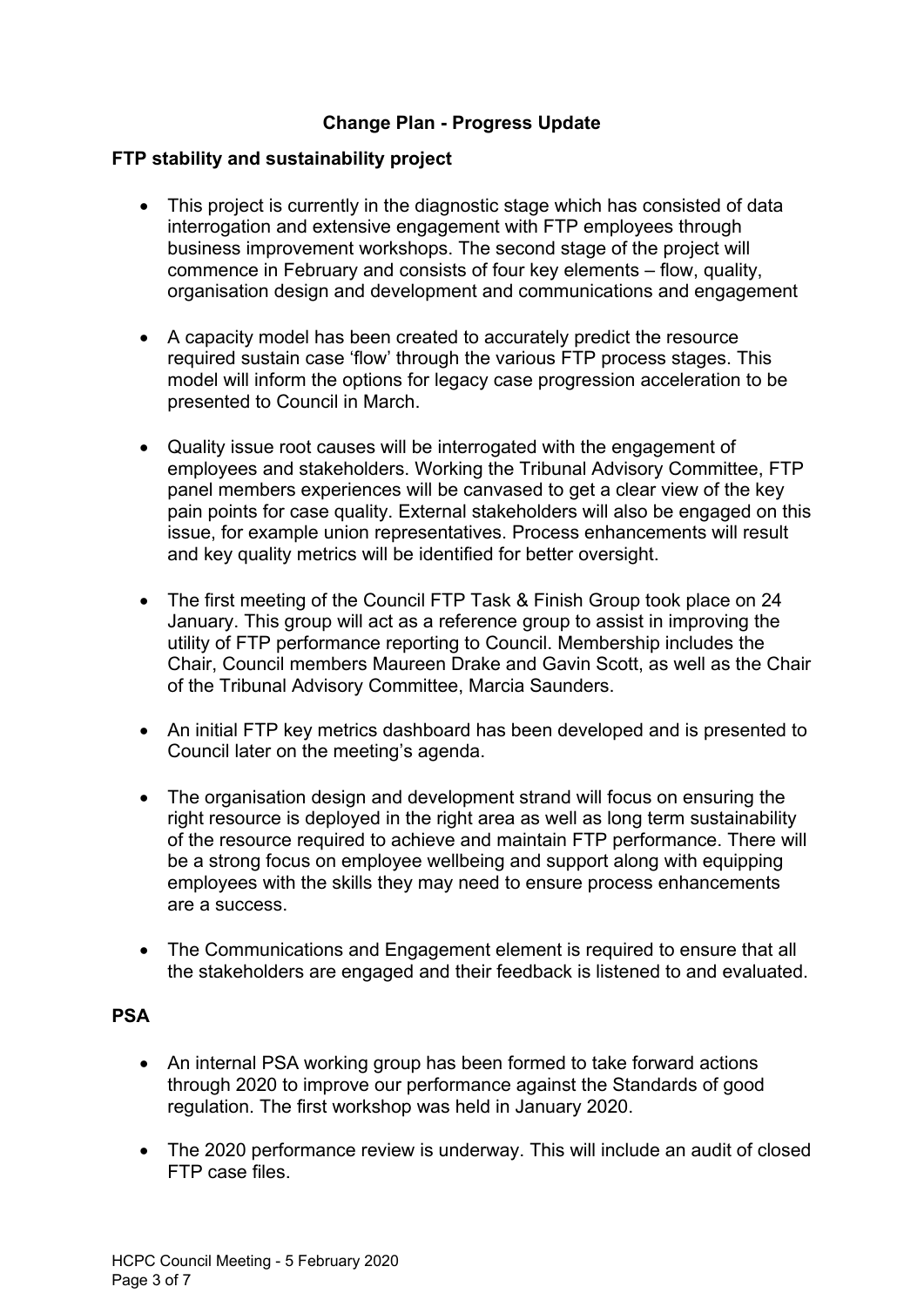## **Organisational development and resilience.**

- The appointment campaign for the permanent Chief Executive is underway with interviews due to take place on 2 March. A full briefing on this work is included later on the Council's meeting agenda.
- The interim level organisational structure is now in place. This structure was designed to ensure the organisation is in the appropriate form to ensure the successful delivery of the change plan. The organisation chart is attached to this update as an appendix.
- An all employee pulse survey has been launched. This provides an opportunity to understand how employees are feeling and in particular gauge the impact of the change plan, including understanding what is going well and where employees feel improvements can be made.
- Promoting the wellbeing agenda remains a key focus of the SMT and employees have shown great enthusiasm for contributing initiative ideas. The HR and Internal Communications function are surveying employees with a view to developing some of these ideas to implement.
- A session focusing on employee and registrant wellbeing (as well as prevention) is planned for the March Council workshop session.

### **Budget 2020-21 and financial control**

- The Executive have considered the PWC financial baseline review and how its recommendations will be put into action. To support its implementation the finance department has explored the skills it needs in future. More detail is available in the finance update later on the meeting's agenda.
- As agreed at the December 2019 Council, a paper on the approach to budgeting for 2020-21 is included later on the meeting's agenda. A first draft of the budget will be presented to the Audit Committee at its 4 March meeting followed by the Council's consideration and approval at its 25 March meeting.

#### **Income**

• Discussions have been held with DHSC and Scottish Government about the process to progress the proposed fee increase. Stakeholder engagement on this issue is ongoing with a revised fee proposal to be presented to Council for decision in March 2020.

#### **Registration Project Delivery and Systems Implementation strategy**

• The initial report from PWC on the HCPC's systems implementation strategy has been received and is being reviewed by the Executive. The review is intended to provide assurance as to whether the current approach is fit for purpose and aligns with the Council's vision. It will also provide a 'roadmap'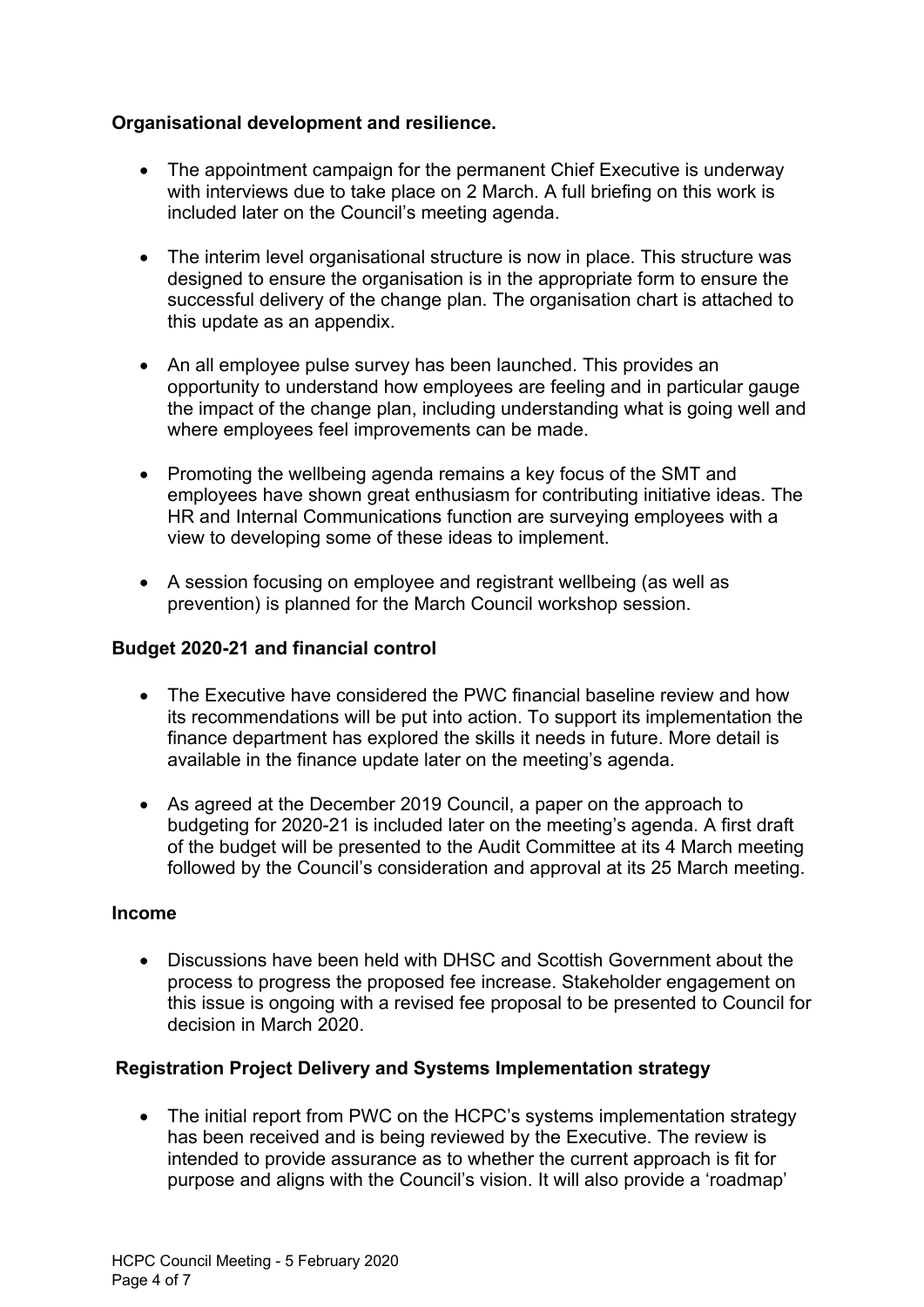for achieving the organisation's aspirations for digital transformation. The final report will be shared with the Council in due course.

• An initial output from this work is a recommendation to review the final planned build iterations for the current phase of the Registration project to ensure that benefit opportunities are maximised. The Registration project is currently in build phase and progressing well. The delivery of this project is one a six key priorities for the SMT over the next six months.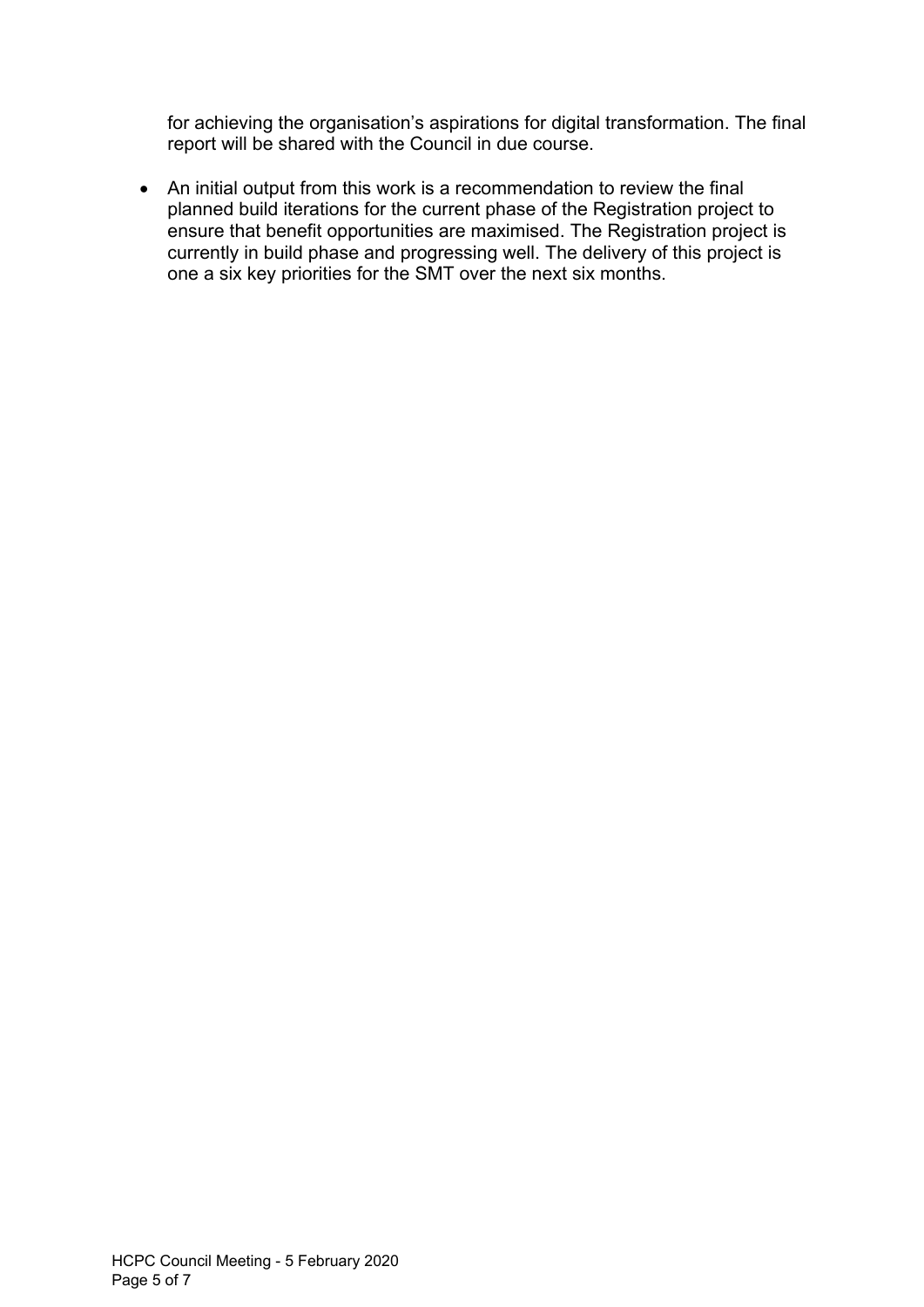# Interim organisational structure (effective January 2020)



#### **Executive Director, Policy & External Relations**

Policy & Standards - ED&I – Professionalism & Prevention – Environment & Innovation – Communications & Stakeholder Engagement – Research & Intelligence HCPC Council Meeting - 5 February 2020

Page 6 of 7